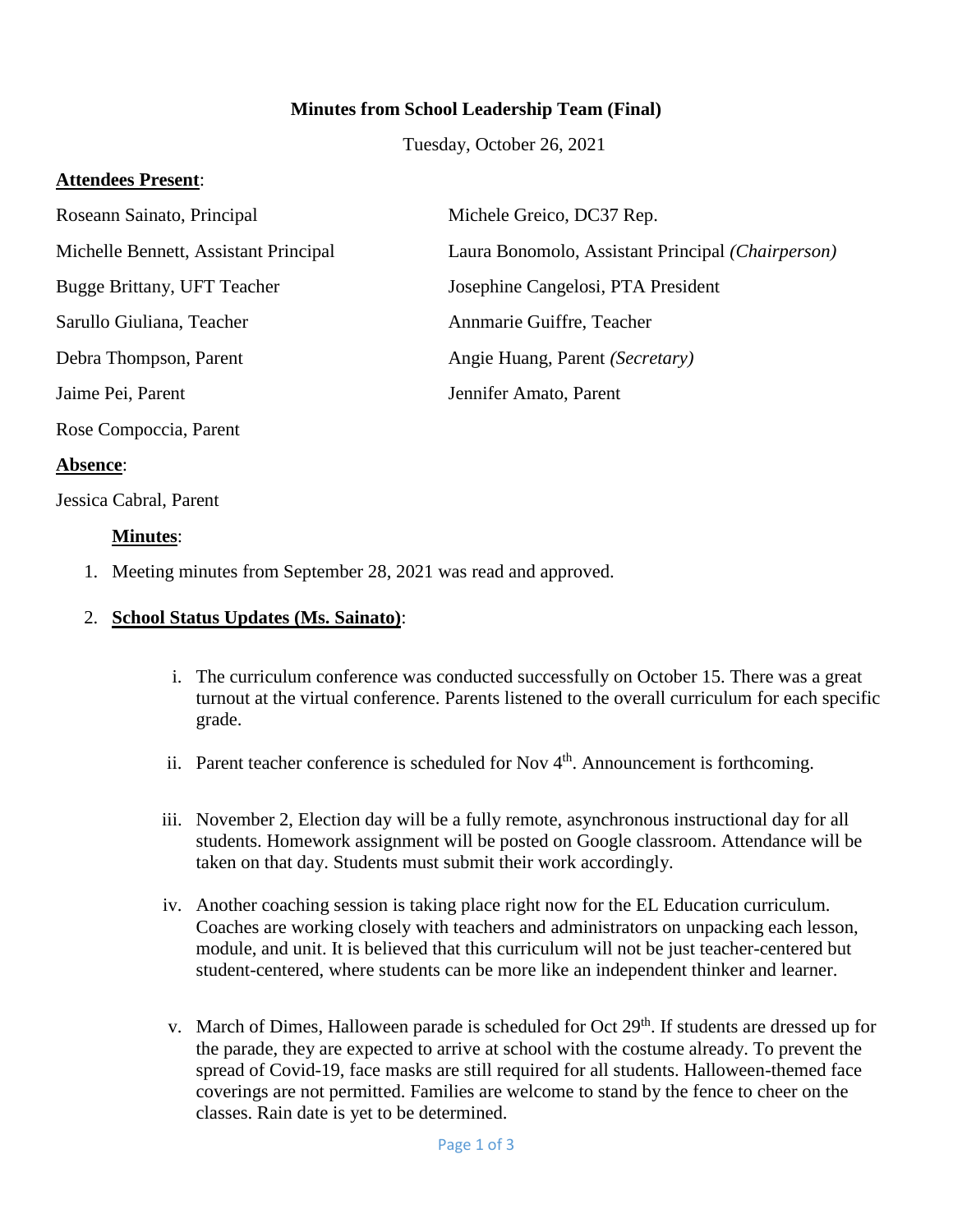# **3. By-law (Ms. Sainato):**

i. The entire SLT bylaw was read and reviewed by all members. No further adjustment is needed to adopt this bylaw.

# 4. **CEP Update (Ms. Bennett)**

- i. Ms. Bennett shared the action plan for our new curriculum, EL Education. On-going coaching will take place all the way till June next year, to support administrators and teachers to achieve our CEP goals and school-wide goals.
- ii. Multiple coaching cycles are implemented with our instructional leadership team for grade 3 to 5 last week and K to 2 for this week.
- iii. Strategic planning has been in progress with our coaches by looking into our curriculum modules, units and lessons plan to support Next Gen standards. Classroom observations were made to ensure we are on track with the progress.
- iv. The mid-year review is scheduled for February to see if we are aligned to achieving our CEP goals.
- v. 2021 action theory work for PS204 was presented as follows:
	- If **Leaders** support teachers to…
		- Plan for and facilitate student-centered instruction.
	- Then **Educators** will…
		- Plan lessons that provide opportunities for students to strengthen writing skills by utilizing academic vocabulary in their discussions and writings.
		- Facilitate student centered instruction by planning lessons that highlights opportunities for students to participate in discourse that utilizes protocols.
	- And **Scholars** will…
		- Deepen their comprehension and strengthen their writing by
			- Engaging in academic discourse using protocols
			- Utilizing academic vocabulary in their discussion and their writing.
- vi. High-level focus statement of 2021-2022 work was also presented.